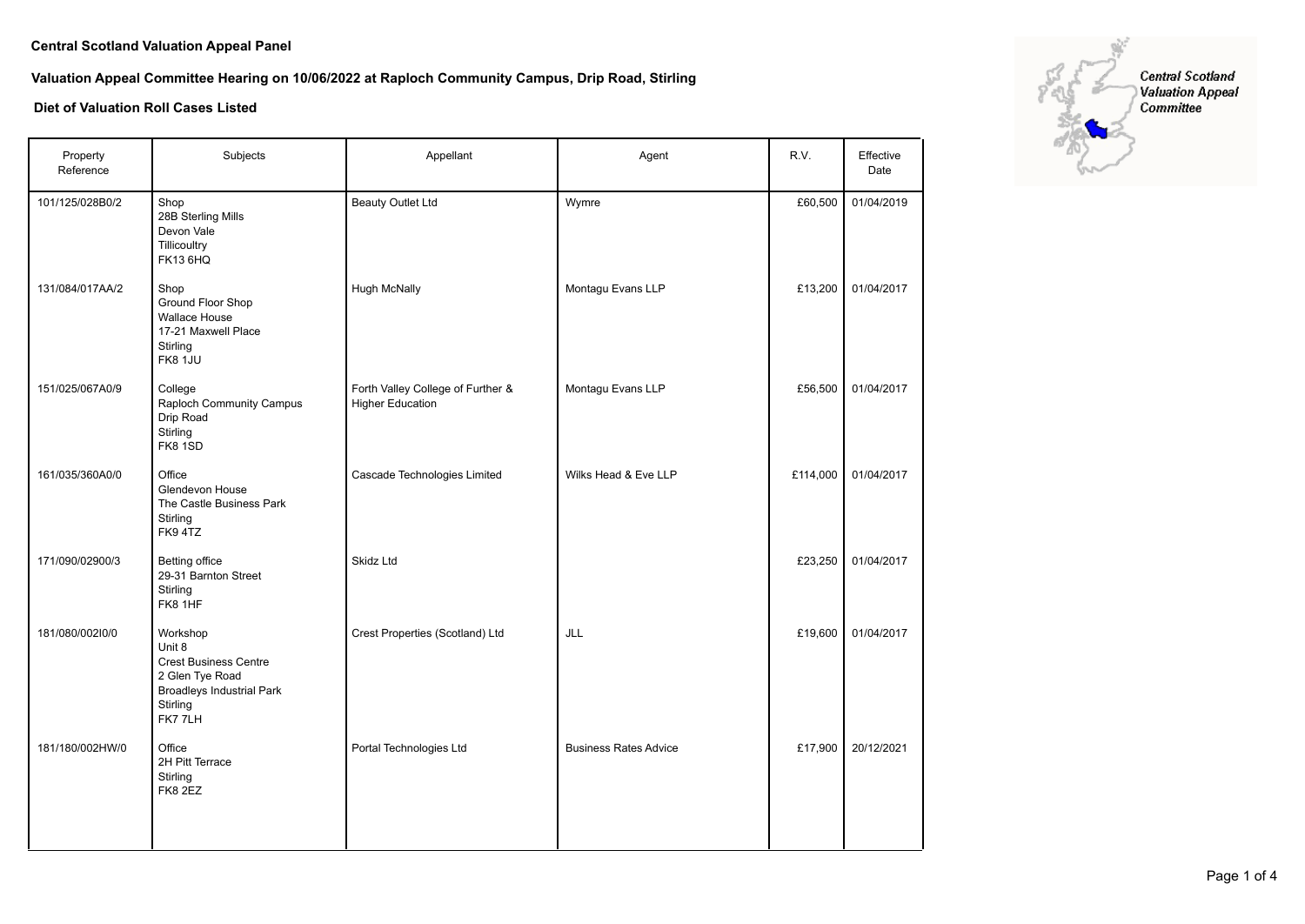# **Valuation Appeal Committee Hearing on 10/06/2022 at Raploch Community Campus, Drip Road, Stirling**

| Property<br>Reference | Subjects                                                                                                                           | Appellant                     | Agent           | R.V.     | Effective<br>Date |
|-----------------------|------------------------------------------------------------------------------------------------------------------------------------|-------------------------------|-----------------|----------|-------------------|
| 181/190/02300/7       | Shop<br>23 Port Street<br>Stirling<br>FK8 2EJ                                                                                      | Aberdein Considine & Co       | J & E Shepherd  | £67,500  | 24/10/2017        |
| 181/580/002B0/9       | Yard<br>12 Whitehouse Road<br>Springkerse Industrial Estate<br>Stirling<br>FK77SP                                                  | Denbrae Holdings Limited      | J & E Shepherd  | £27,250  | 17/12/2018        |
| 181/580/002B0/9       | Yard<br>12 Whitehouse Road<br>Springkerse Industrial Estate<br>Stirling<br>FK77SP                                                  | Denbrae Holdings Limited      | J & E Shepherd  | £27,250  | 17/12/2018        |
| 262/743/064A0/0       | Ground<br>Land 165m South East of<br>Old Ballinkinrain<br>Fintry<br>Glasgow<br>G63 0LL                                             | M Percy Ltd                   | Wymre           | £250     | 01/04/2018        |
| 331/752/80000/0       | Workshop<br>Land Adjacent and East of<br>Manor Farm Children's Nu<br>Manor Farm Business Park<br>Manor Loan<br>Stirling<br>FK9 5QD | Lumiradx UK Ltd               | <b>CBRE Ltd</b> | £13,100  | 14/09/2021        |
| 381/370/076A0/7       | Restaurant (Icd)<br>76 Manor Street<br>Falkirk<br>FK1 1NU                                                                          | Prabesh & Sona Khatri-Chhetri |                 | £16,500  | 01/04/2017        |
| 401/300/52500/9       | Car park<br>Howgate Shopping Centre<br><b>High Street</b><br>Falkirk<br>FK11HG                                                     | LSREF3 Tiger Falkirk I Sarl   | <b>EYCO LLP</b> | £163,000 | 01/04/2017        |

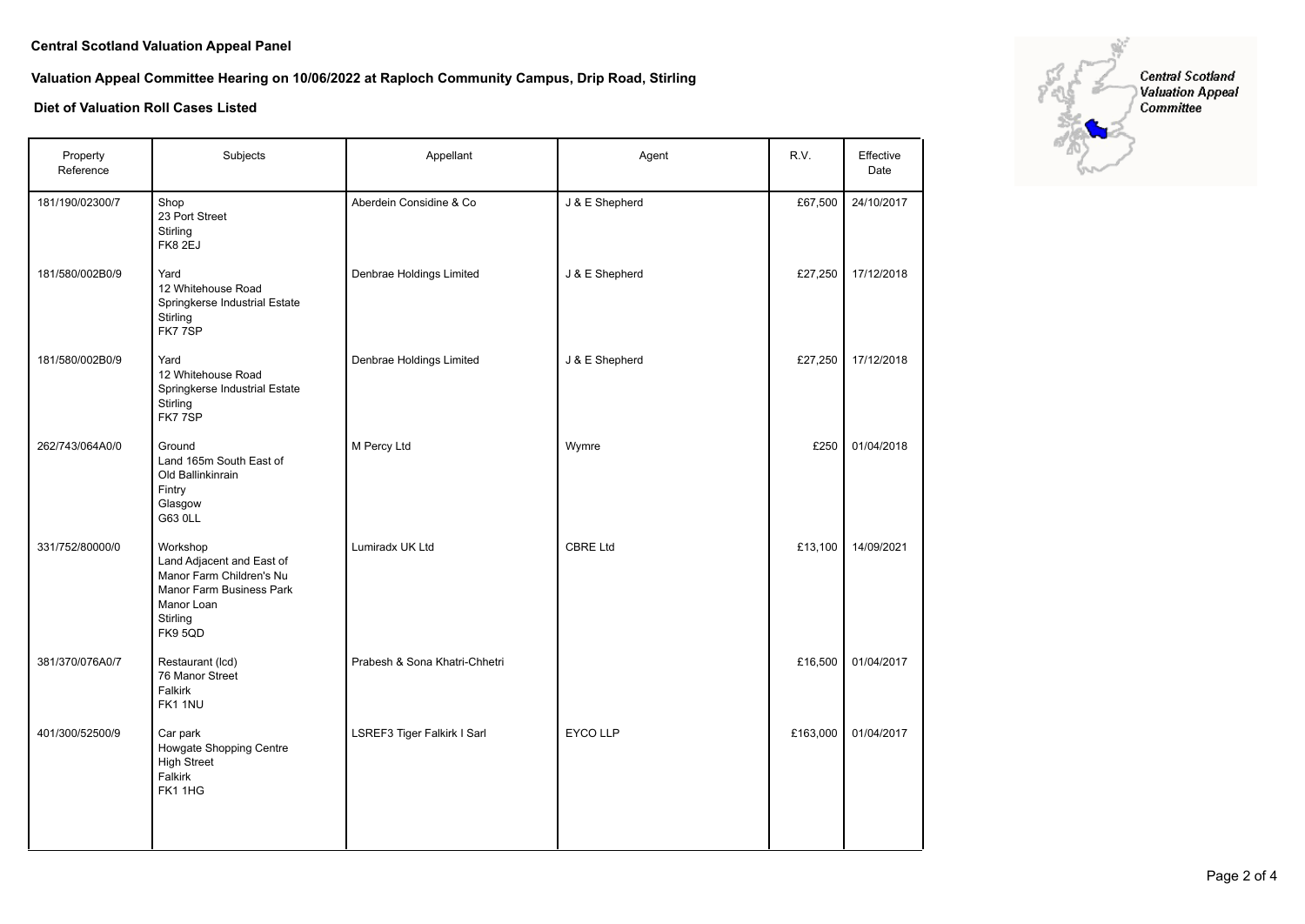# **Valuation Appeal Committee Hearing on 10/06/2022 at Raploch Community Campus, Drip Road, Stirling**

| Property<br>Reference | Subjects                                                                            | Appellant                          | Agent                        | R.V.       | Effective<br>Date |
|-----------------------|-------------------------------------------------------------------------------------|------------------------------------|------------------------------|------------|-------------------|
| 481/045/00900/4       | Supermarket & filling station<br>Asda<br>9 Dock Road<br>Grangemouth<br>FK38TY       | Asda Stores Limited                | <b>GL Hearn Limited</b>      | £1,210,000 | 19/08/2021        |
| 481/110/019AZ/6       | Hotel<br><b>Helix Hotel</b><br>35 Kerse Road<br>Grangemouth<br>FK3 8HY              | Nh Grangemouth Ltd                 | <b>Business Rates Advice</b> | £48,500    | 05/01/2018        |
| 531/080/745F0/8       | Factory<br>Earl's Road<br>Grangemouth<br>FK38XG                                     | Fujifilm Imaging Colorants Limited | Wymre                        | £260,000   | 01/04/2017        |
| 532/290/79000/7       | Warehouse<br>Tillyflats<br>Laurieston Road<br>Grangemouth<br>FK38XT                 | W H Malcolm Limited                | <b>Avison Young</b>          | £890,000   | 01/04/2017        |
| 532/290/790A0/4       | Warehouse<br>Tillyflats<br>Laurieston Road<br>Grangemouth<br>FK38XT                 | W H Malcolm Limited                | Avison Young                 | £265,000   | 01/04/2017        |
| 532/290/81403/8       | Sawmill<br>Grangemouth Wood Centre<br>Laurieston Road<br>Grangemouth<br>FK38XX      | Thornbridge Sawmills Ltd           | Montagu Evans LLP            | £395,000   | 01/09/2019        |
| 622/375/71000/7       | Works<br><b>West Carron Works</b><br>Stenhouse Road<br>Carron<br>Falkirk<br>FK2 8DR | Carron Phoenix Ltd                 | Avison Young                 | £265,000   | 19/10/2020        |